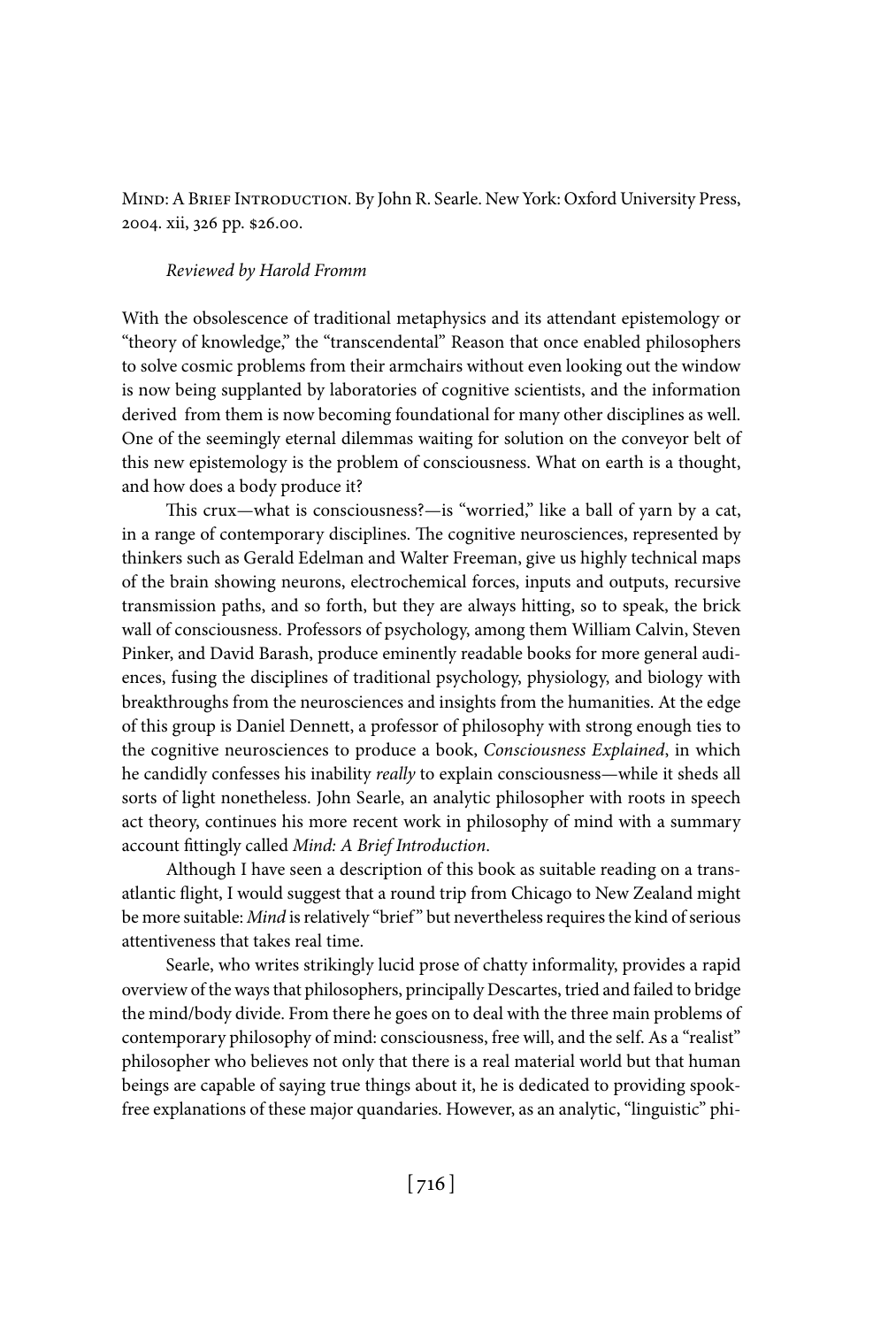## BOOK REVIEWS 717

losopher, he depends heavily on redefining phenomena in ways that conveniently tend to eliminate the problems he has set out to solve. As things turn out, carving "reality" into highly finessed albeit demotic sentences can carry us only so far. And spooks kicked out the front door have a nasty way of sneaking in again from the rear.

Since the aim of his book is to give a final blow to age-old positions of dualism and materialism that he regards as obsolete, Searle wants to account for consciousness as being produced from the same materials as everything else—i.e., physical microparticles of various types—while also recognizing its unique character. Dualism posits immaterial spirits—souls, selves, and thoughts with the preposterous ability to initiate bodily actions and survive physical death (but how can a thought move my arm, and what's a "thought" anyhow?)—while materialism reduces the mind to a computer executing built-in programs, eliminating consciousness altogether.

Years earlier, Searle administered a devastating blow to those fanciers of artificial intelligence who attempted to account for human consciousness in terms of computers. In his famous "Chinese Room" fable, Searle imagined himself as a human being who could correctly answer in Chinese questions posed in that language even though he didn't understand a word. He could perform this feat by using a rule book that showed him how to manipulate Chinese symbols without knowing what they meant. Contrasting this performance with his ability to answer questions in English, Searle remarked, "In English, I understand what the words mean, in Chinese I understand nothing. In Chinese, I am just a computer.  $\dots$  The computer operates by manipulating symbols . . . whereas the human mind has more than just uninterpreted symbols, it attaches meaning to the symbols." Understanding is a function of consciousness, which is not simply a material program. Thus, if neither immortal souls nor a purely algorithmic program offers satisfactory explanations of consciousness (i.e., neither dualism nor materialism), what finally can Searle offer as an explanation?

He writes, "All forms of consciousness are caused by the behavior of neurons and are realized in the brain system, which is itself composed of neurons," but "conscious states, with their subjective, first-person ontology, are real phenomena in the real world. We cannot do an eliminative reduction of consciousness, showing that it is just an illusion. Nor can we reduce consciousness to its neurobiological basis, because such a third-person reduction would leave out the first-person ontology of consciousness." Despite this inhospitality to reduction, conscious states "have absolutely no life of their own, independent of neurobiology." So how are we to reconcile this apparent paradox or contradiction? Writing in italics, Searle concludes, "There is no reason why *a physical system such as a human or animal organism should not have states that are qualitative, subjective, and intentional* [i.e., focused on something]," and then, "There are not two different metaphysical realms in your skull, one 'physical' and one 'mental.' Rather, there are just processes going on in your brain and some of them are conscious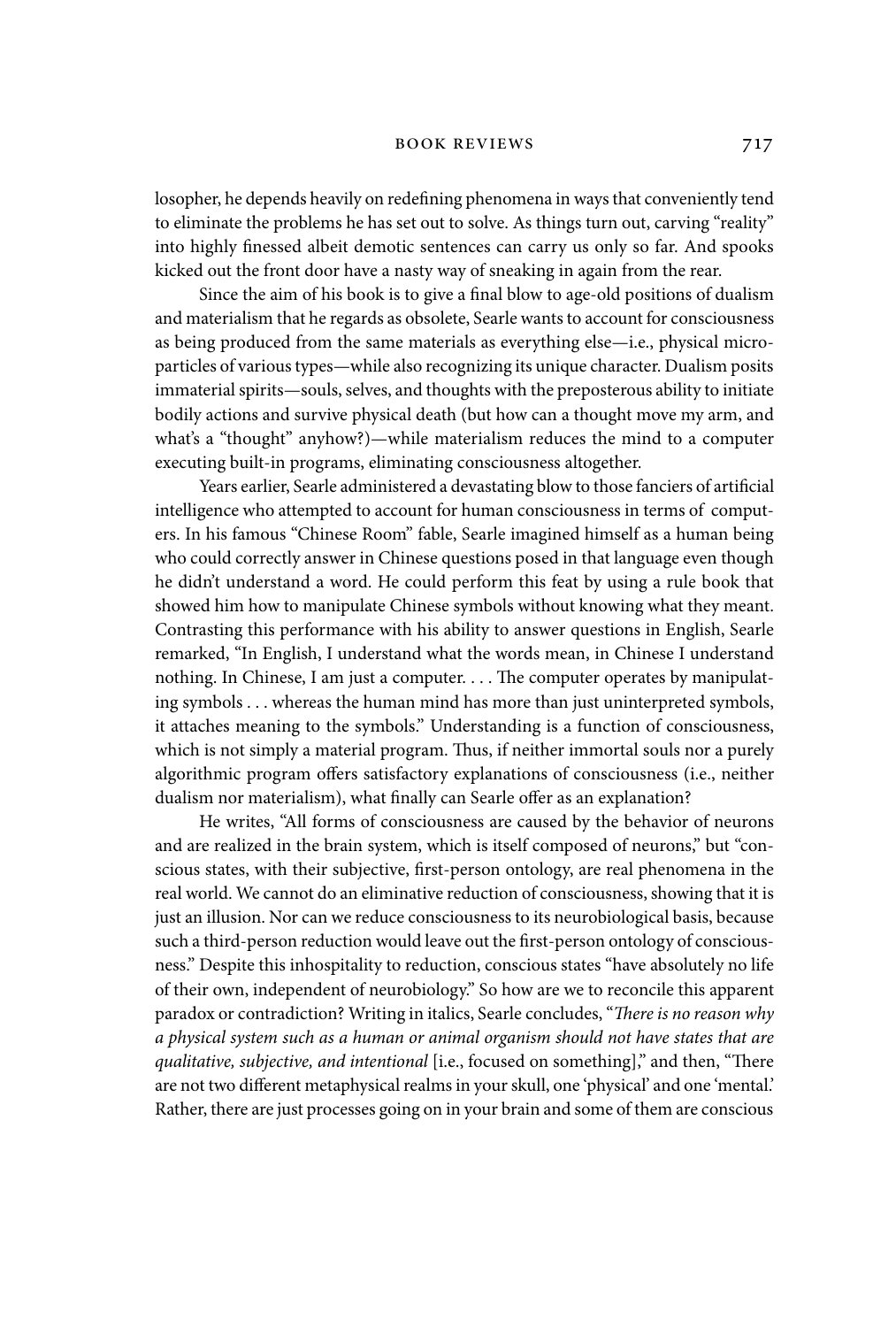experiences." For good measure he adds, "There is no problem in recognizing that the mental qua mental is physical qua physical. You have to revise the traditional Cartesian definitions of both 'mental' and 'physical,' but those definitions were inadequate to the facts in any case."

And the solution? Not very convincing, I fear, at least to an upstart outsider like me. After all of this strenuous philosophy-speak, what have we really learned? Searle calls his solution " 'biological naturalism' . . . because it provides a naturalistic solution to the traditional 'mind-body problem,' one that emphasizes the biological character of mental states." Just as  $H_2O$  molecules produce in aggregate a second-order substance of "water" whose liquidity seems to have no obvious relation to its substrate, so, Searle claims, consciousness is a subjective, first person, qualitative second order of neuronal activity, produced by but different from its generative materials. Searle keeps reminding us that absolutely everything else in the world is third person, that is, at least in theory can be witnessed. Subjective consciousness is the unique exception because of its being unobservable by anybody except the subjective first person himself. But Searle never substantively deals with what "first person" actually consists of in a thirdperson world, the very crux he's been trying to demystify. The best he can do is to say that first person, or subjectivity, is "just *the state that the brain is in*." And if it is just a brain state (whatever that means), then we have been given little more than a tautology: consciousness is first person is subjectivity is consciousness. "First person" and "subjectivity," it appears, are little more than new names for the infamous old ghost in the machine. Can it be exorcised by anything as simple as a renaming?

Searle then turns to the problem of "free will," reviewing some of the possible senses of that term. Human beings are "free" to make choices, in a limited sense, if they are not being constrained by outside forces (i.e., not mugged and gagged). But how constrained are choices when considered from the inside? Early on, Searle states "that all of our psychological states without exception at any given instant are entirely determined by the state of the brain at that instant," yet he is willing to introduce a somewhat mushy term he calls "psychological freedom." That is, while admitting the ways in which rage, hunger, etc., influence our psychological states, he finds them "not in every case causally sufficient to determine the subsequent action." This is so vague and "metaphysical" as to appear pointless, because Searle next admits "that the neurobiology [the action of neurons] is at any instant sufficient to fix the total state of psychology [one's mental state] at that instant." Since Searle's theme throughout this book is that causation is a closed material system with no intervention possible by spooks, and since he repudiates dualism's belief in mental substances—i.e., souls—his conclusions (you would suppose) have pretty well been set by everything that comes before. But then, straight out of left field, he concludes: "We really do not know how free will exists in the brain, if it exists at all. We do not know why or how evolution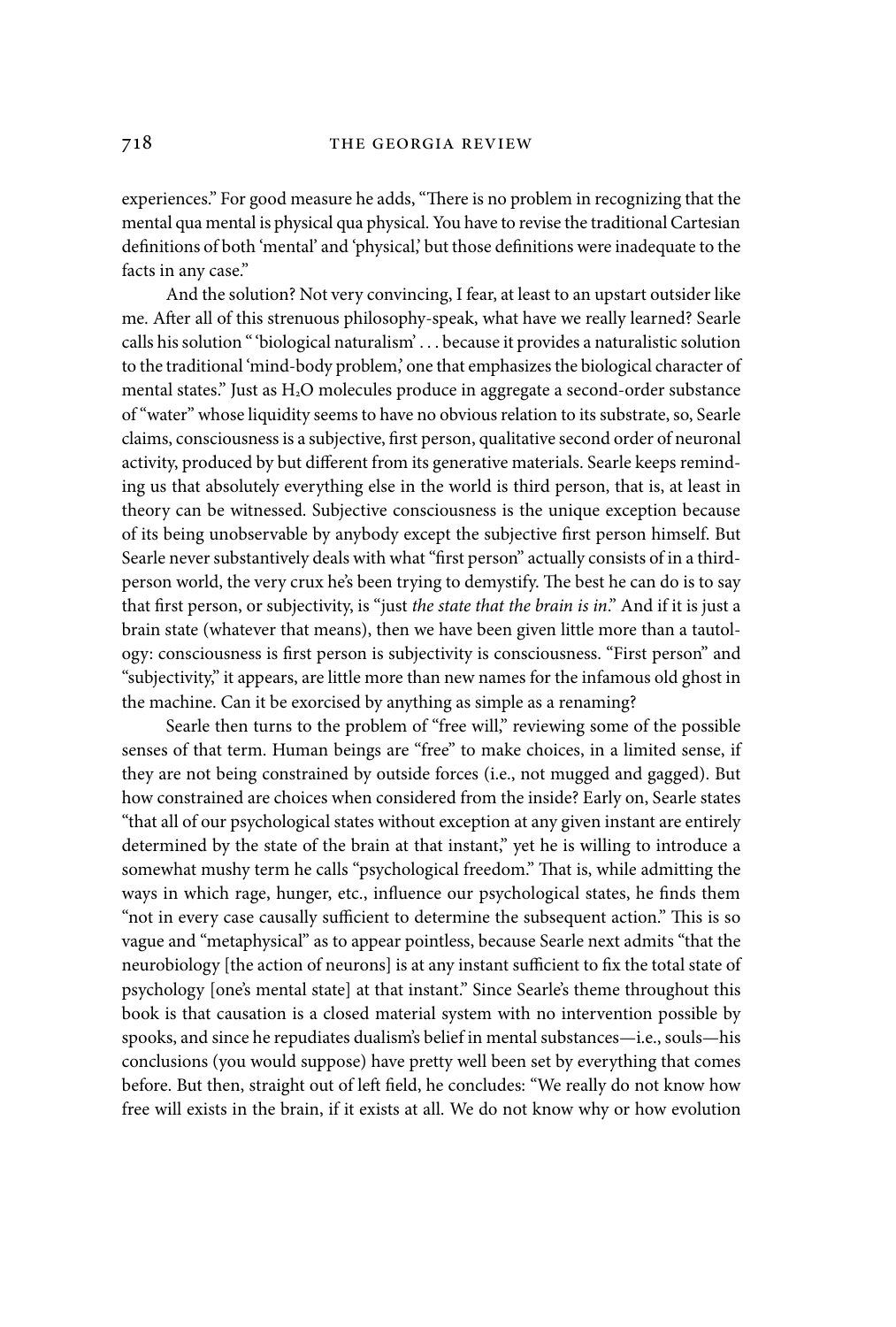## BOOK REVIEWS 719

has given us the unshakeable conviction of free will. We do not know, in short, how it could possibly work." And finally the startling summary remark: "There is still the question of whether or not we really do have freedom."

It's pretty astonishing that with all his analytical powers Searle should end up sounding like a religious conservative invoking the theory of intelligent design. Evolution has indeed endowed us with all sorts of characteristics that are counterproductive of both life and truth in the interests of reproduction. "Sexual selection," Darwin's term principally for females' responses to male sexual attributes (see among other books Geoffrey Miller's *The Mating Mind: How Sexual Choice Shaped the Evolution of Human Nature*), has evolved peacocks with immense useless tails, animals with heavy and debilitating antlers, birds with conspicuous colors, and other features and behaviors that attract females (but also predators). Many of these characteristics, mainly in males, are now regarded as fitness indicators that lure females to mate, "fitness" meaning reproductive potential rather than survivability beyond fecund copulation (leaving aside creatures that evolved to die upon mating). David Sloan Wilson's *Darwin's Cathedral* develops the view that religious beliefs, regardless of their irrationality and falseness, have survival value for groups and cultures: evolution is not interested in "truth" but in perpetuation of genes.

With all of the analytical clarity that pervades this book, Searle fails nonetheless to examine the very idea of free will. If the concept—and what can it mean other than unmotivated behavior?—is nonsensical and self-contradictory, to ask whether we "have it" is to ask a preposterous question. (Is the moon's green cheese edible? Only yes or no answers will be permitted.) The pointed question is not whether we "have it" but whether it is a concept that makes any sense at all. (Would unmotivated behavior be a sign of "freedom" or dementia?) Perhaps he would have fared better had he not saved his discussion of the self until the final chapter.

"So what then is this self? I think Hume is absolutely right: there is no experience of this entity, but that does not mean that we do not have to postulate some such entity or formal principle." As things turn out, though, the self is not really an "entity," for then it would have to be a spook, an immaterial ghost. The self, for Searle, turns out to be pretty much the same as our everyday banal conception, a sense that there is a continuing "I" behind our consciousness. (Do we need a philosopher to tell us this?) Like the sense of free will, this sense of an "I" goes against the nature of every other substance in the known universe. There are no free-floating, nonmaterial "entities" drifting about the cosmos. Searle's conclusion is "there is a formal or logical requirement that we postulate a self as something in addition to our experiences in order that we can make sense of the character of our experiences." Postulating is one thing. Existing is another. Following this, Searle tells us that he is not really satisfied with these conclusions. He very well ought not to be.